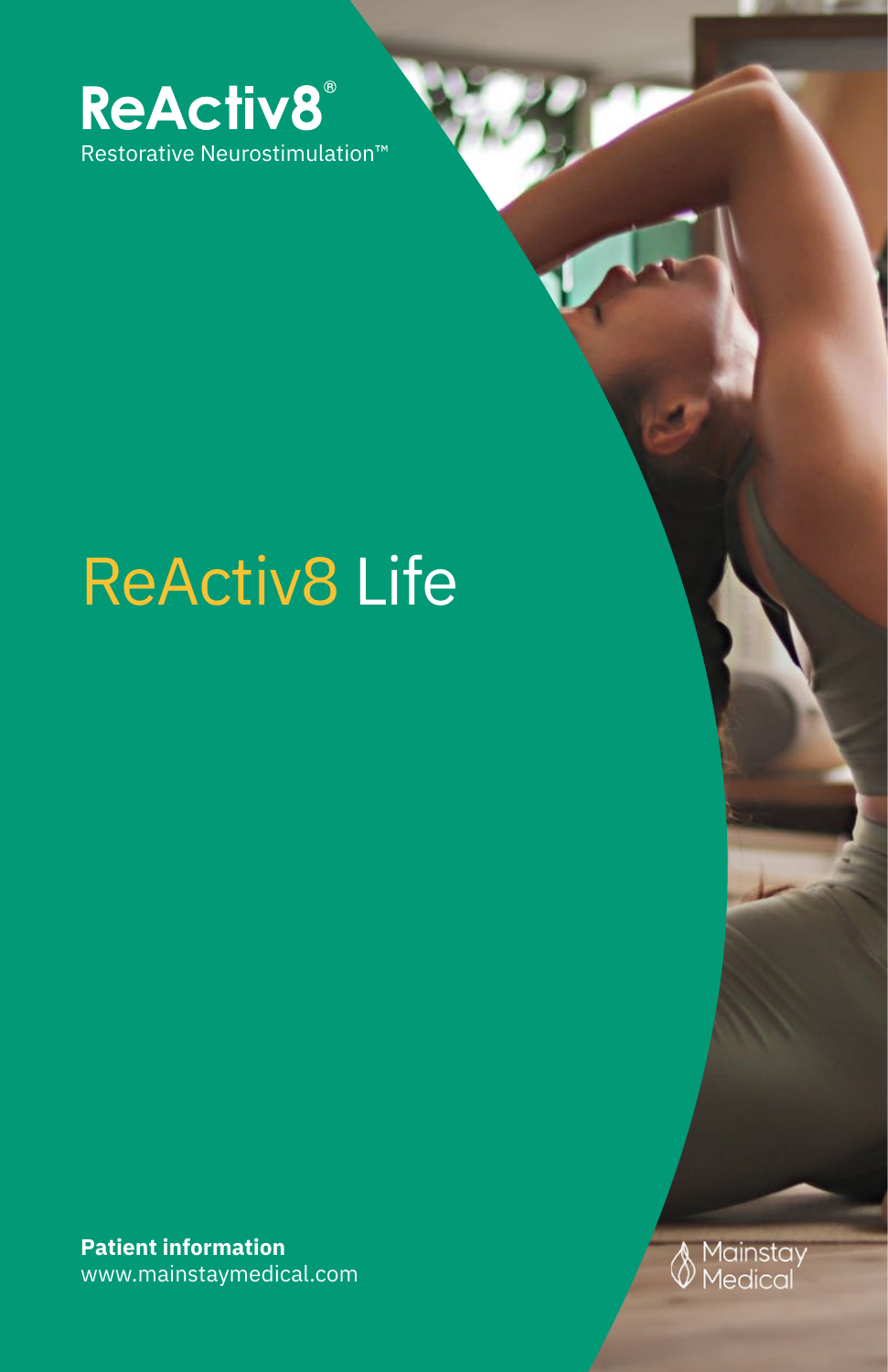For too long, you have suffered from Chronic Low Back Pain (CLBP) and nothing has provided you with lasting or meaningful relief.

Approximately two-thirds of adults suffer from low back pain at some point in their lives. In many cases, it goes away, but for some people, back pain becomes a chronic condition that affects every aspect of life.

ReActiv8 is a rehabilitative therapy that addresses the underlying multifidus muscle dysfunction that can lead to mechanical CLBP.

### Chronic Low Back Pain (CLBP)

In many cases, low back pain starts as a simple strain or injury to a spinal joint. To avoid pain, the brain automatically limits activation of the most important stabilizing muscle of the low spine, the multifidus muscle. This reduced muscle activation can cause spine segments to move into painful positions from sudden or abnormal movements. If not resolved, this can evolve into a debilitating cycle of pain, poor muscle activation and muscle weakness. If this pain continues for more than three months, it is referred to as Chronic Low Back Pain.

Many studies show that reactivation of the multifidus muscle is an important step in breaking the cycle of CLBP and restoring function to the spine.<sup>1,2</sup>

1 - MacDonald D, Moseley GL, Hodges PW. Why do some patients keep hurting their back? Evidence of ongoing back muscle dysfunction during remission from recurrent back pain. Pain 2009;142:183–8.

2 - Freeman MD, Woodham MA, Woodham AW. The Role of the Lumbar Multifidus in Chronic Low Back Pain: A Review. PM R 2010;2:142–6.

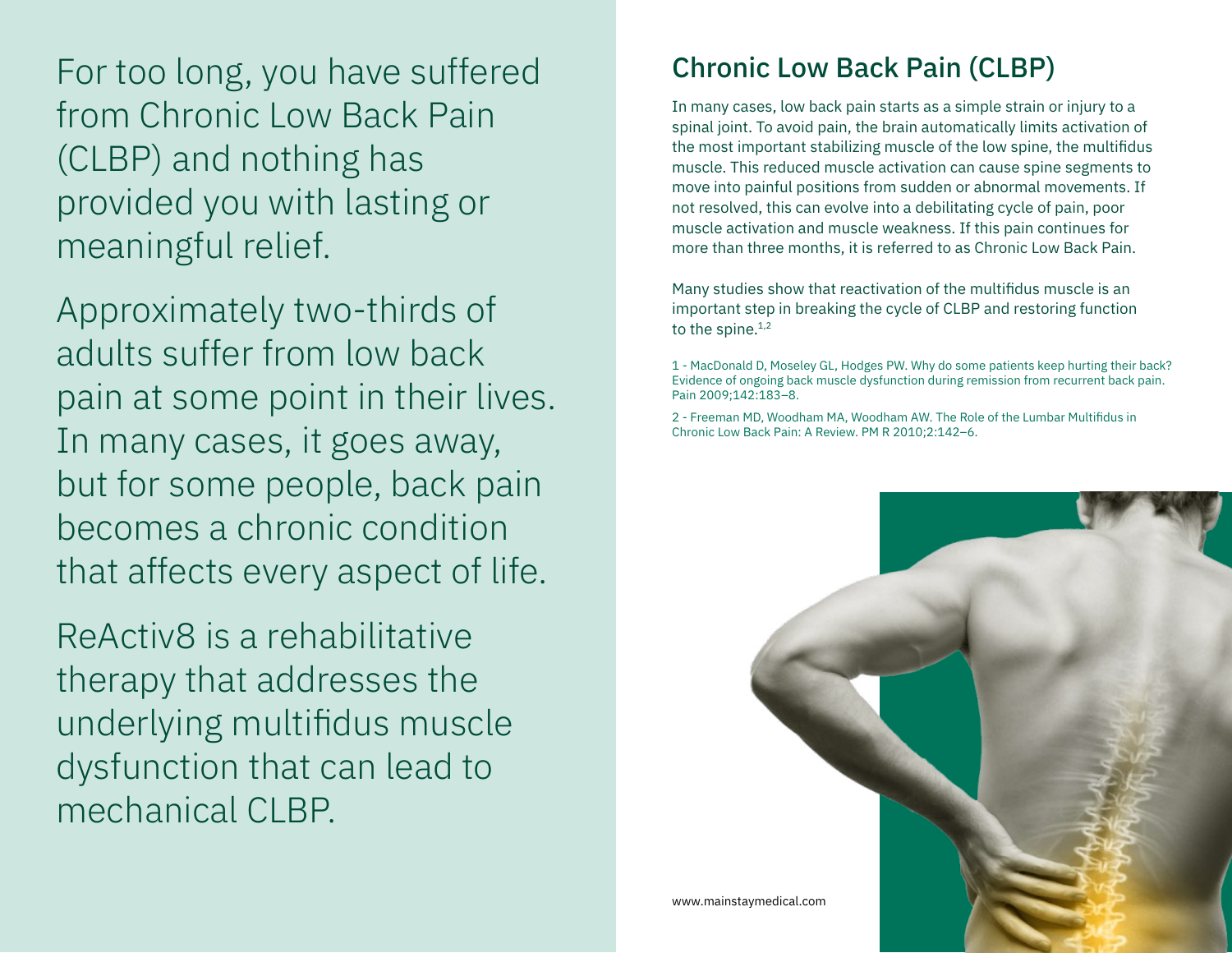## ReActiv8 Restorative Neurostimulation Therapy

ReActiv8 is a small electronic device implanted in your low back that activates the key stabilizing muscles of your lumbar spine. You control the therapy sessions by turning it on with a wireless remote two times per day for 30 minutes each, typically in the morning and in the evening. During the treatment, you will feel the muscles in your low back contract and relax.

By activating the multifidus muscle, the restorative nature of the ReActiv8 therapy aims to break the cycle of CLBP and, as a result, alleviate your pain over time.



# Is ReActiv8 right for you?

ReActiv8 is indicated for patients whose daily lives are severely affected by chronic low back pain. To find out if this therapy is a treatment option for you, talk to your doctor or a back pain specialist. You can search for a ReActiv8 certified physician in your area at www.mainstaymedical.com.

If you agree with the following statements, you may be a candidate for ReActiv8. Ask your doctor if this therapy is right for you.

O You are over 21 years old

- $\circ$  In the previous year, you experienced low back pain on half (or more) of the days
- $\circlearrowright$  You feel pain primarily in your low back and it is worse than pain in your leg
- $\circ$  You have seen a doctor for your back pain and your doctor did not recommend spine surgery
- $\circlearrowright$  You have never had spine surgery in the past
- $\circ$  You have participated in or completed a physical therapy program, but still have pain
- $\circ$  Medications do not relieve your pain or may cause negative and potentially severe side effects

Your doctor may also evaluate other health information related to you.

ReActiv8 is an implantable neurostimulation system that employs a rehabilitative therapy designed to restore muscle control of the lumbar spine for improved low back pain management. More specifically, ReActiv8 is indicated for bilateral stimulation of the L2 medial branch of the dorsal ramus as it crosses the transverse process at L3 as an aid in the management of intractable chronic low back pain associated with multifidus muscle dysfunction, as evidenced by imaging or physiological testing in adults who (i) have failed therapy including pain medications and physical therapy and (ii) are not candidates for spine surgery. ReActiv8 is a prescription device implanted by certified physicians in an outpatient setting. Patients should talk to their health care provider to discuss whether ReActiv8 is right for them. For important safety and product information, see mainstaymedical.com/safety.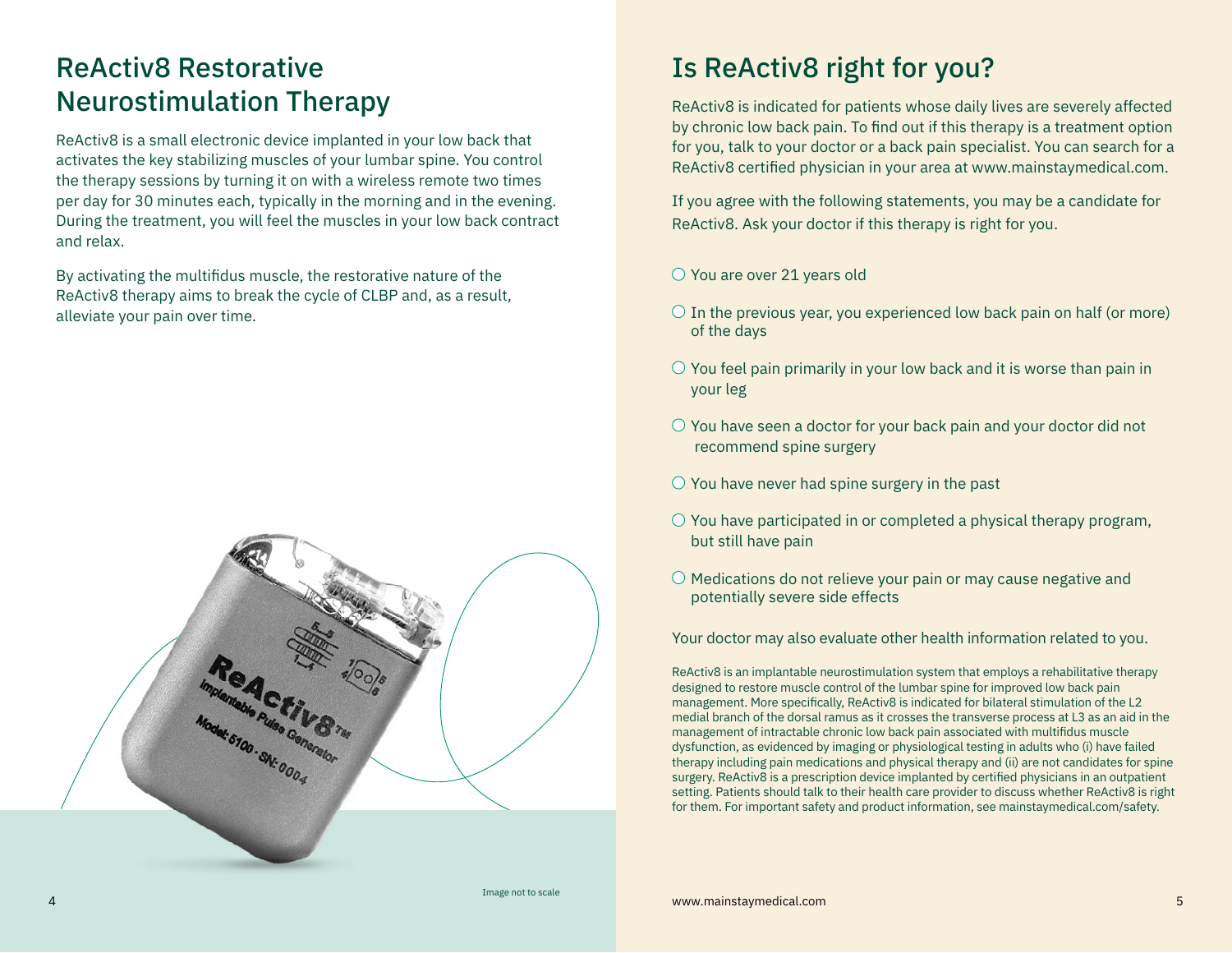

### ReActiv8 placement

The ReActiv8 system is implanted in your low back during a minimally invasive surgical procedure, typically performed on an outpatient basis. In limited cases, a brief hospital stay may be required.

Using a needle, your doctor will guide two electrical leads to both sides of your low spine, anchoring them close to the nerves that control the stabilizing muscles in your low back. The leads are connected to a small pulse generator (about the size of a matchbox) which is implanted under the skin in the upper buttock or low back area.

As with any surgical procedure, there are risks associated with implanting ReActiv8. Talk to your doctor to make sure you fully understand the risks. For detailed product safety information, see www.mainstaymedical.com/safety.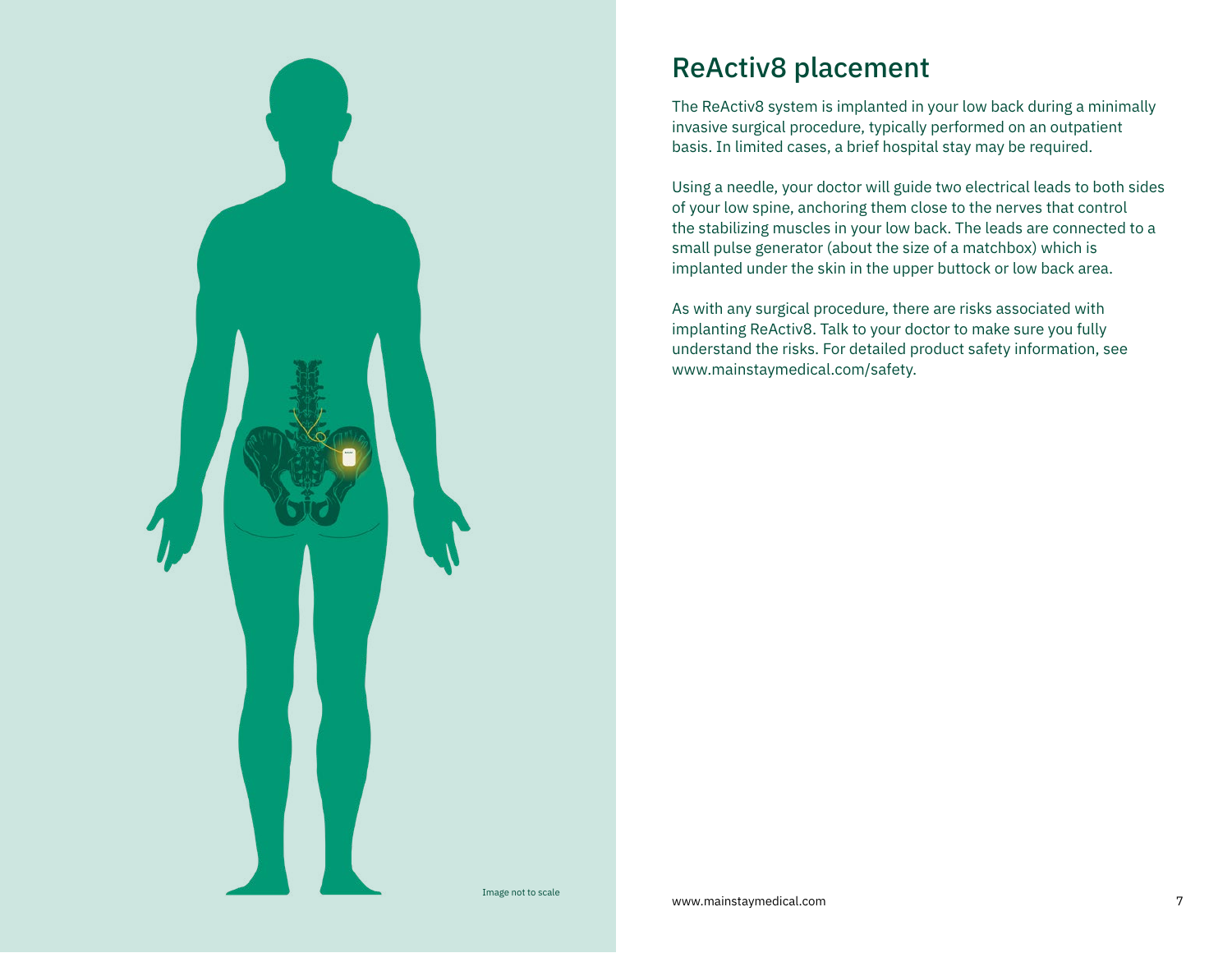ReActiv8<sup>®</sup>

Treat the cause, not just the symptoms.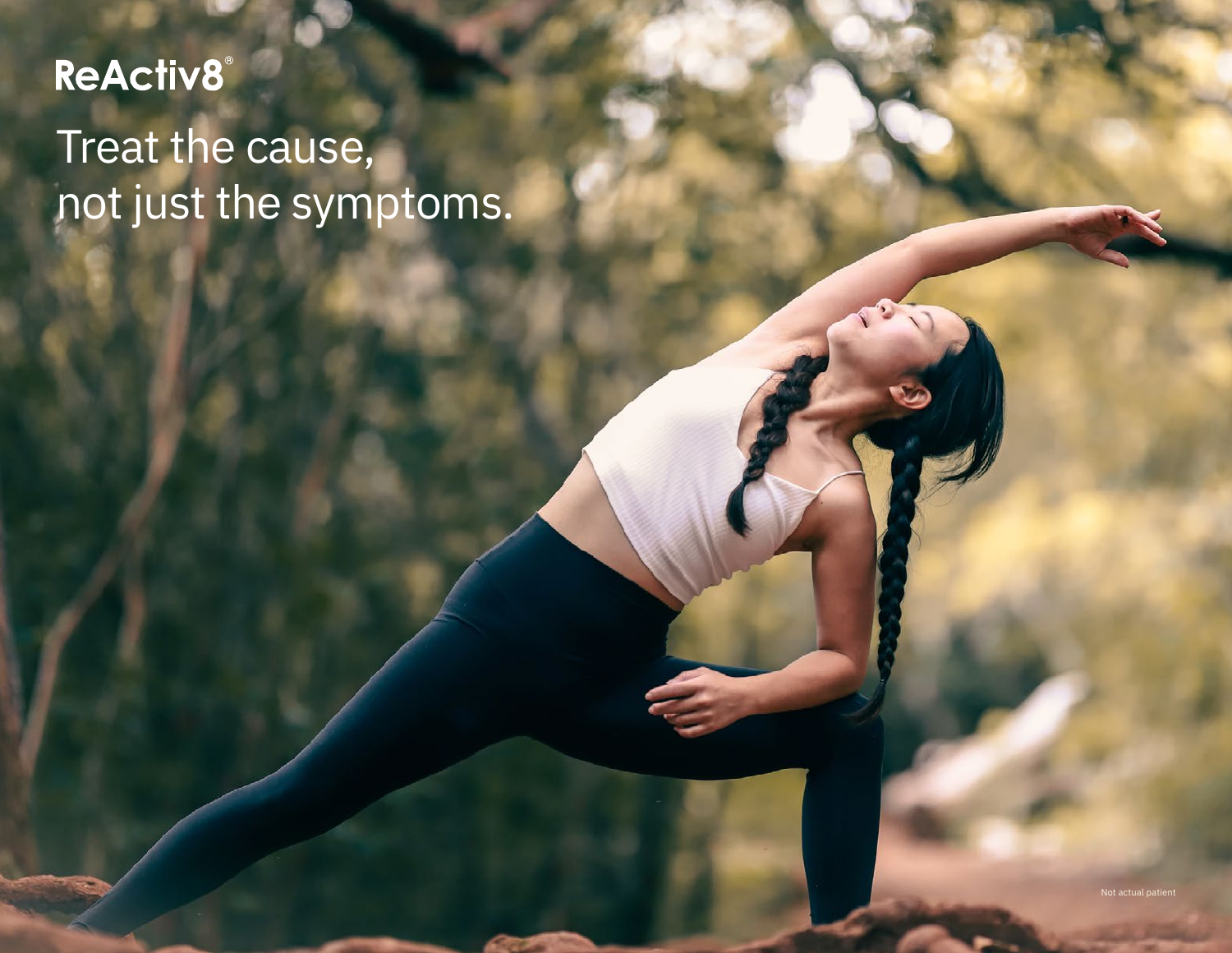

# Living with ReActiv8 therapy

About two weeks after the implant procedure, your ReActiv8 system is activated and you will receive instructions on how to turn on the therapy using a hand-held remote. After that, your doctor may only need to check your ReActiv8 system a few times per year or when you feel it may require an adjustment.

Most patients start their twice daily, 30-minute therapy sessions in the morning before they get out of bed and at night when they go to sleep.

Based on patient data from the clinical trials, many patients experience a noticeable reduction in their low back pain after several months of therapy<sup>3</sup>. And even after their back pain improved significantly, most patients keep using their device. If you and your doctor decide you no longer need ReActiv8, the system can be removed by your doctor.

3 - Gilligan C, Volschenk W, Russo M, et al. An implantable restorative-neurostimulator for refractory mechanical chronic low back pain: a randomized sham-controlled clinical trial. Pain 2021; Article in Press. doi: 10.1097/j.pain.0000000000002258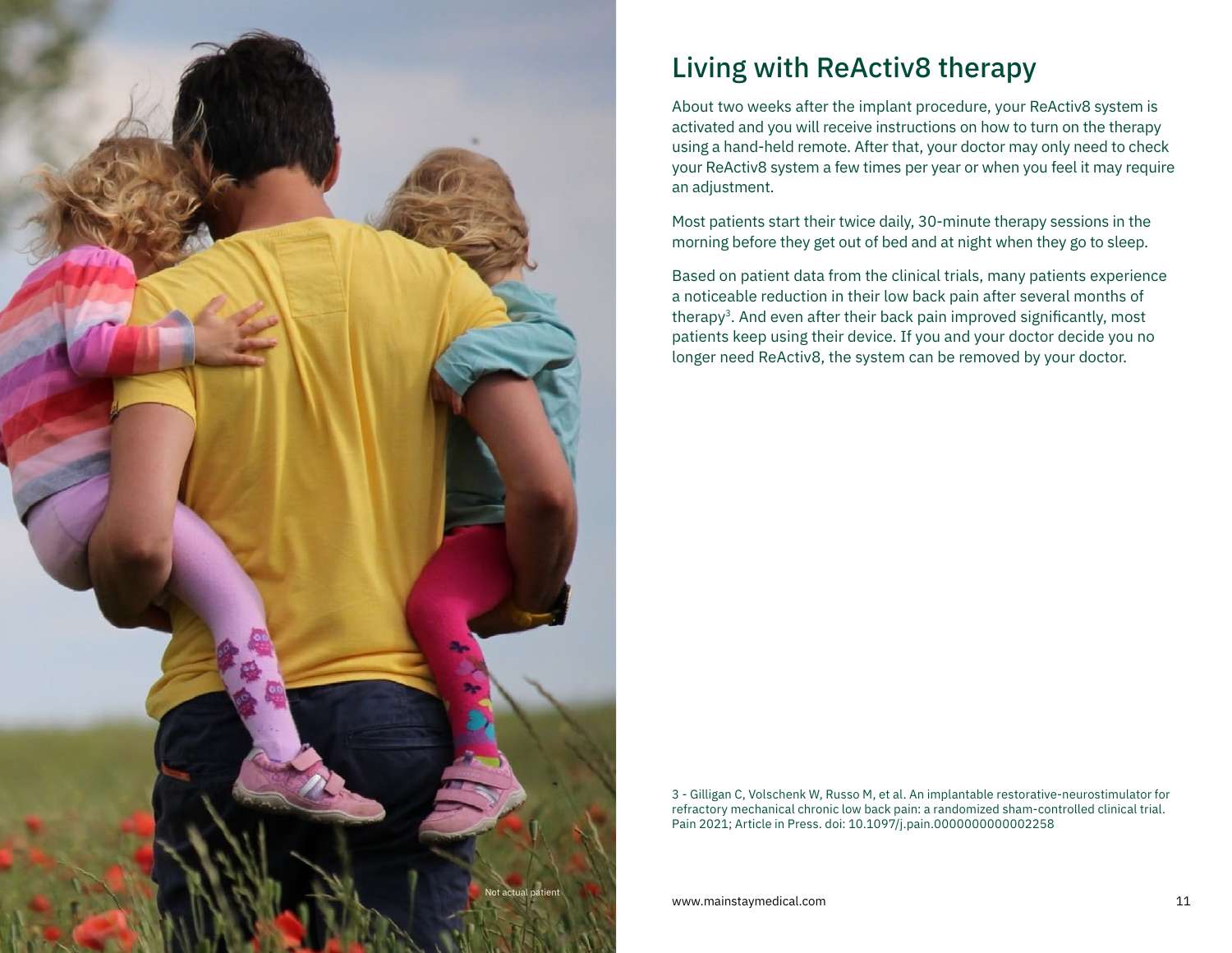

## ReActiv8 is effective with lasting results

The international multi-center ReActiv8-B clinical trial demonstrated compelling improvements in pain and disability after one year<sup>4</sup>:

### **73% 78%**

of patients reported a substantial improvement (50% or greater) in their pain and/or disability.\*

of patients reported that they were "Definitely Satisfied" with their ReActiv8 therapy.

The success of any therapy differs from patient to patient. ReActiv8 therapy is intended to help you return to your normal level of physical activity. It is not an alternative for daily exercise. Discuss the importance of physical activity and exercise in managing your back pain as well as the benefits and potential risks of ReActiv8 with your doctor.

4 - Gilligan C, Volschenk W, Russo M, et al. An implantable restorative-neurostimulator for refractory mechanical chronic low back pain: a randomized sham-controlled clinical trial. Pain 2021; Article in Press. doi: 10.1097/j.pain.0000000000002258

\* Pain was measured using a low back pain visual analogue scale from 0 to 10 where 0 indicates "no pain" and 10 "worst imaginable pain". Disability was measured using a questionnaire which produced a score between 0 and 100 where 0 indicates "no restrictions" and 100 "worst imaginable disability".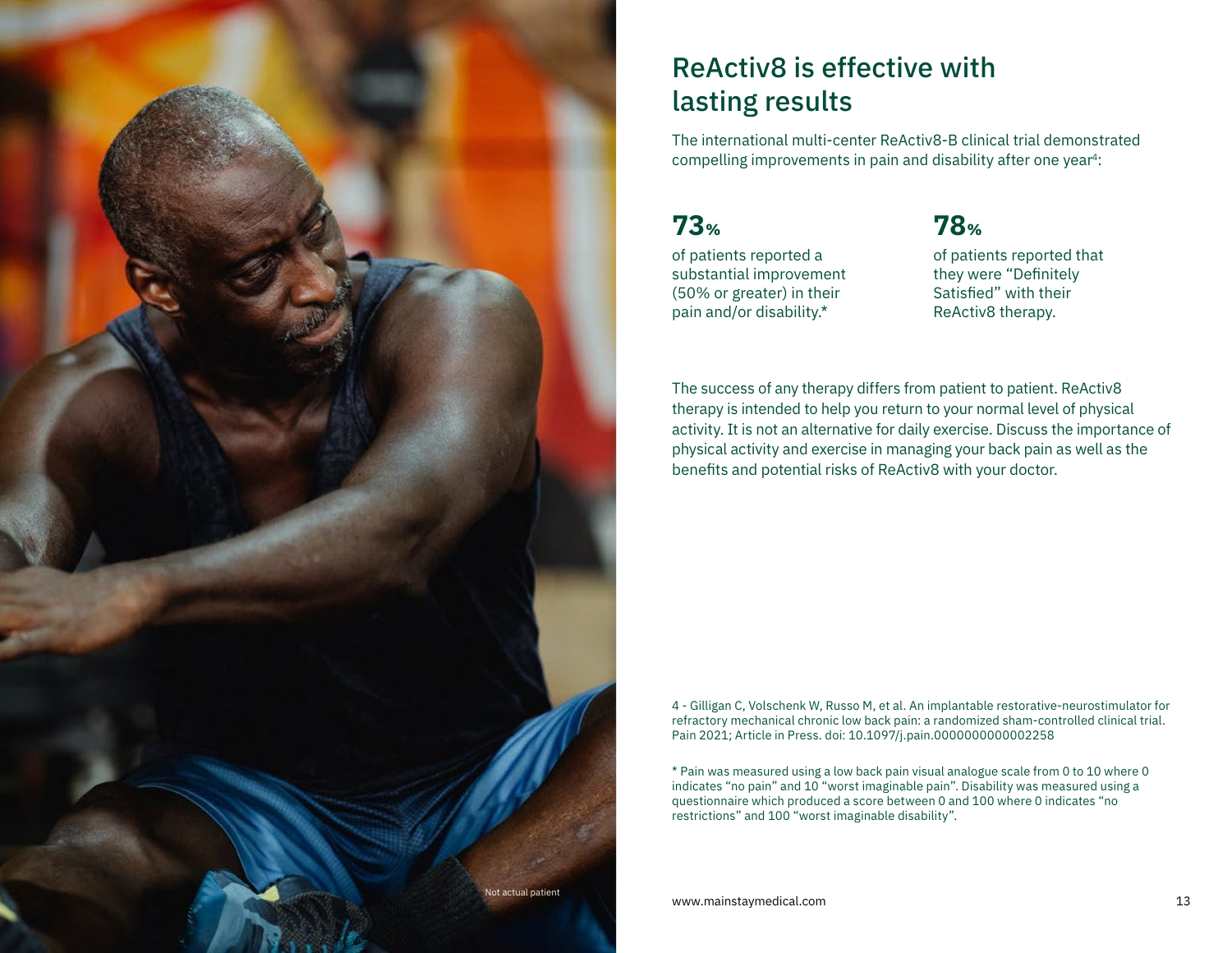### Frequently asked questions:

**Is ReActiv8 right for me?** Talk to your doctor to see if ReActiv8 is right for you.

### **Why is this therapy different?**

ReActiv8 is designed to address the cause of low back pain by activating the muscles that control stability of your low back.

### **Will the therapy work long-term?**

On average, people with CLBP who were treated with ReActiv8 had substantial improvements in pain, disability and quality of life after one year. Learn more about the clinical outcomes at www.mainstaymedical.com.

### **Is ReActiv8 covered by my insurance?**

To assist you in obtaining coverage from your health insurer, we offer the ReActiv8 Support and Verification Program (R.S.V.P.) by partnering with experts specialized in working with health insurance companies. To learn more about enrollment, talk to your doctor or visit www.mainstaymedical.com.

### **Let's get started**

Take the first step to determine if ReActiv8 is right for you. Visit www.mainstaymedical.com for more information.

### **FDA Approved, CE Marked, TGA Approved.**

By prescription only.